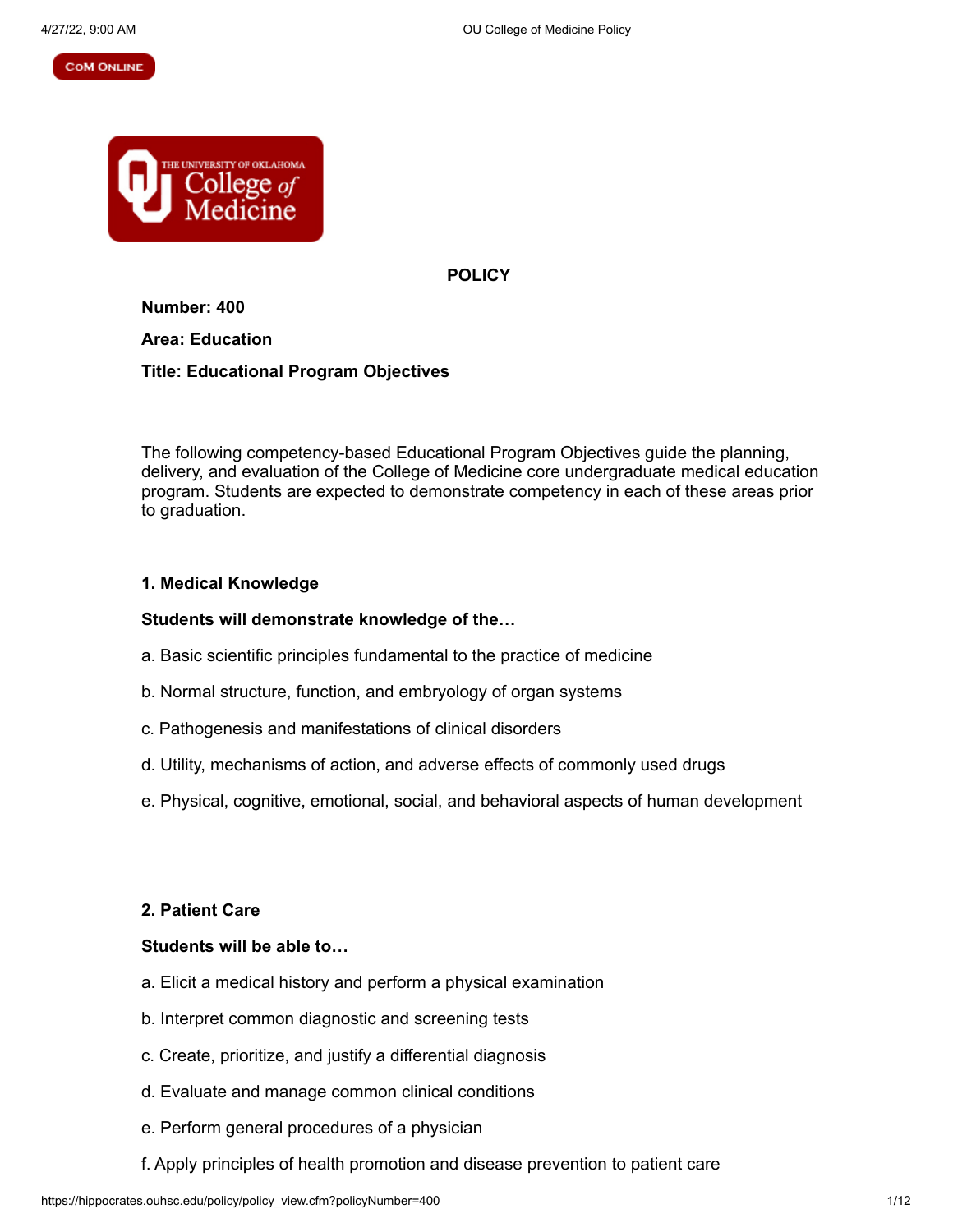g. Describe and address common societal problems adversely affecting health in Oklahoma

h. Provide general care to diverse populations

## **3. Communication**

### **Students will be able to…**

a. Use effective listening, observational, and communication techniques with patients and families

b. Deliver clear and accurate oral presentations using standard formats tailored to the needs of the listener

c. Provide accurate and context-specific documentation of clinical encounters in written and electronic formats

### **4. Professionalism**

### **Students will be able to…**

a. Demonstrate altruism, honesty, compassion, and responsiveness to patient needs

b. Demonstrate integrity, respect, reliability, and accountability in professional endeavors

c. Demonstrate commitment to ethical principles by respecting patient autonomy and seeking the patient's best interest

d. Demonstrate cultural sensitivity, recognize personal and systemic healthcare biases, identify demographic influences on health care quality and outcomes, and suggest strategies to reduce health disparities

# **5. Practice-Based Learning**

### **Students will be able to…**

a. Use biostatistics and the scientific method, describe principles of clinical and translational research, appraise scientific studies, and engage in evidence-based clinical practice

b. Identify and address personal strengths and weaknesses, respond appropriately to feedback, and seek help and advice when needed

c. Engage in self-directed learning as a foundation of life-long learning

# **6. Systems-Based Practice**

### **Students will be able to…**

a. Integrate the unique and complementary abilities of other healthcare professionals and collaborate as a member of an interprofessional team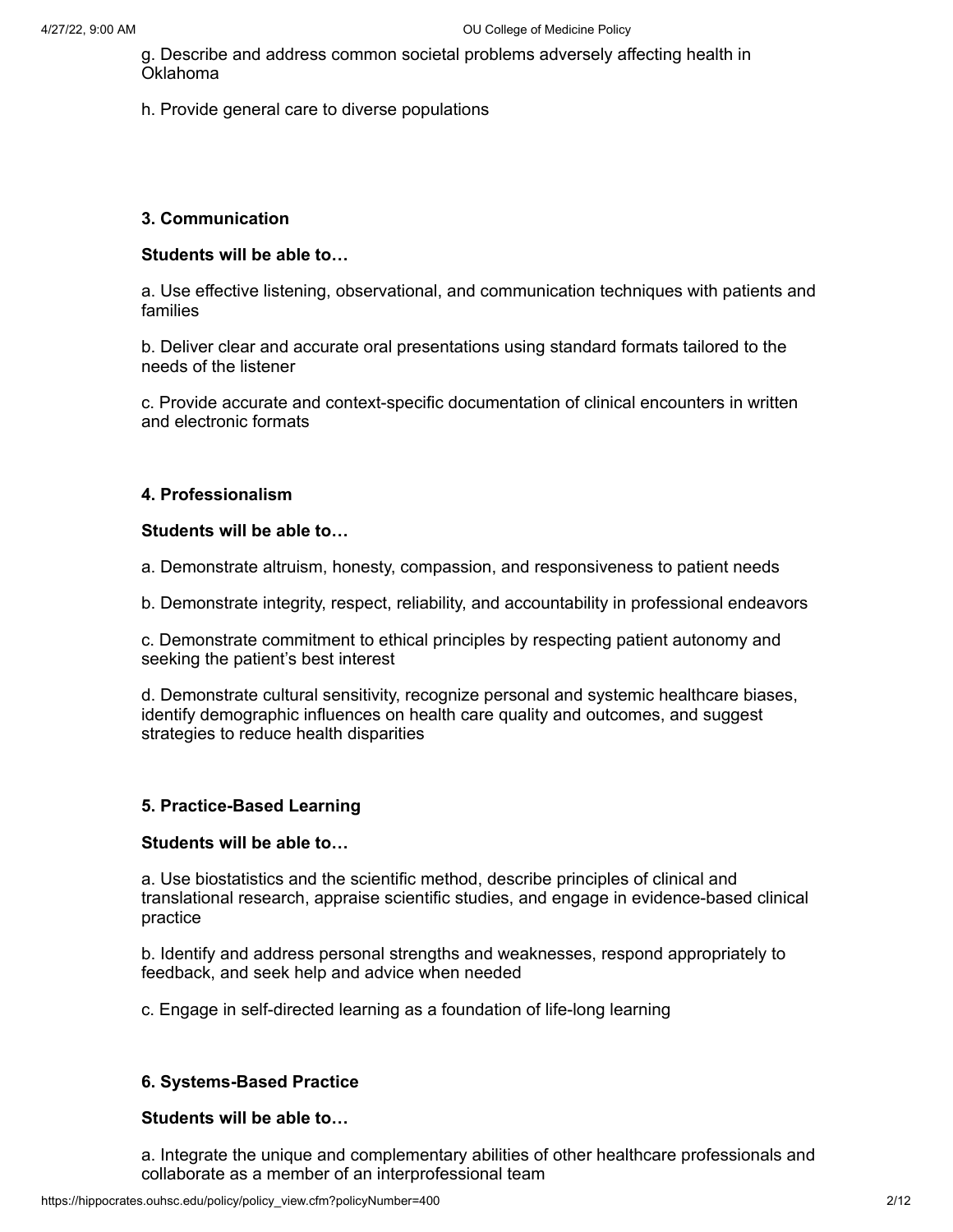b. Explain the principles of health systems science and contribute to a culture that promotes patient safety

c. Describe and apply the fundamental principles of community medicine\*

*\* Supplemental SCM Track Objective*

# **End of Phase Competencies**

MD program students are expected to demonstrate competency in the following areas at the conclusion of the preclinical and clinical curriculum phases (i.e., segments). Student competency is assessed throughout each phase via outcome measures identified by the faculty.

### **Competency 1: Medical Knowledge**

Objective 1a: To demonstrate knowledge of basic science principles fundamental to the practice of medicine

At the end of the preclinical phase, students should be able to:

1a.1 Demonstrate knowledge of the basic principles of genetics, biochemistry, and cellular biology

1a.2 Demonstrate knowledge of the basic principles human anatomy

1a.3 Demonstrate knowledge of the basic principles of physiology, pharmacology, and pathology

1a.4 Demonstrate knowledge of the basic principles of microbiology and immunology

By graduation, students should be able to:

1a.5 Apply knowledge of genetics, biochemistry, and cellular biology to clinical medicine

- 1a.6 Apply knowledge of human anatomy to clinical medicine
- 1a.7 Apply knowledge of the pathophysiology and pathology to clinical medicine
- 1a.8 Apply knowledge of basic pharmacology to clinical medicine

1a.9 Apply knowledge of microbiology and immunology to clinical medicine

Objective 1b: To demonstrate knowledge of the normal structure, function, and embryology of organ systems

At the end of the preclinical phase, students should be able to:

1b.1 Describe the structure, function, and embryologic development of the hematologic and lymphatic systems

1b.2 Describe the structure, function, and embryologic development of the gastrointestinal and hepatobiliary systems

1b.3 Describe the structure, function, and embryologic development of the endocrine system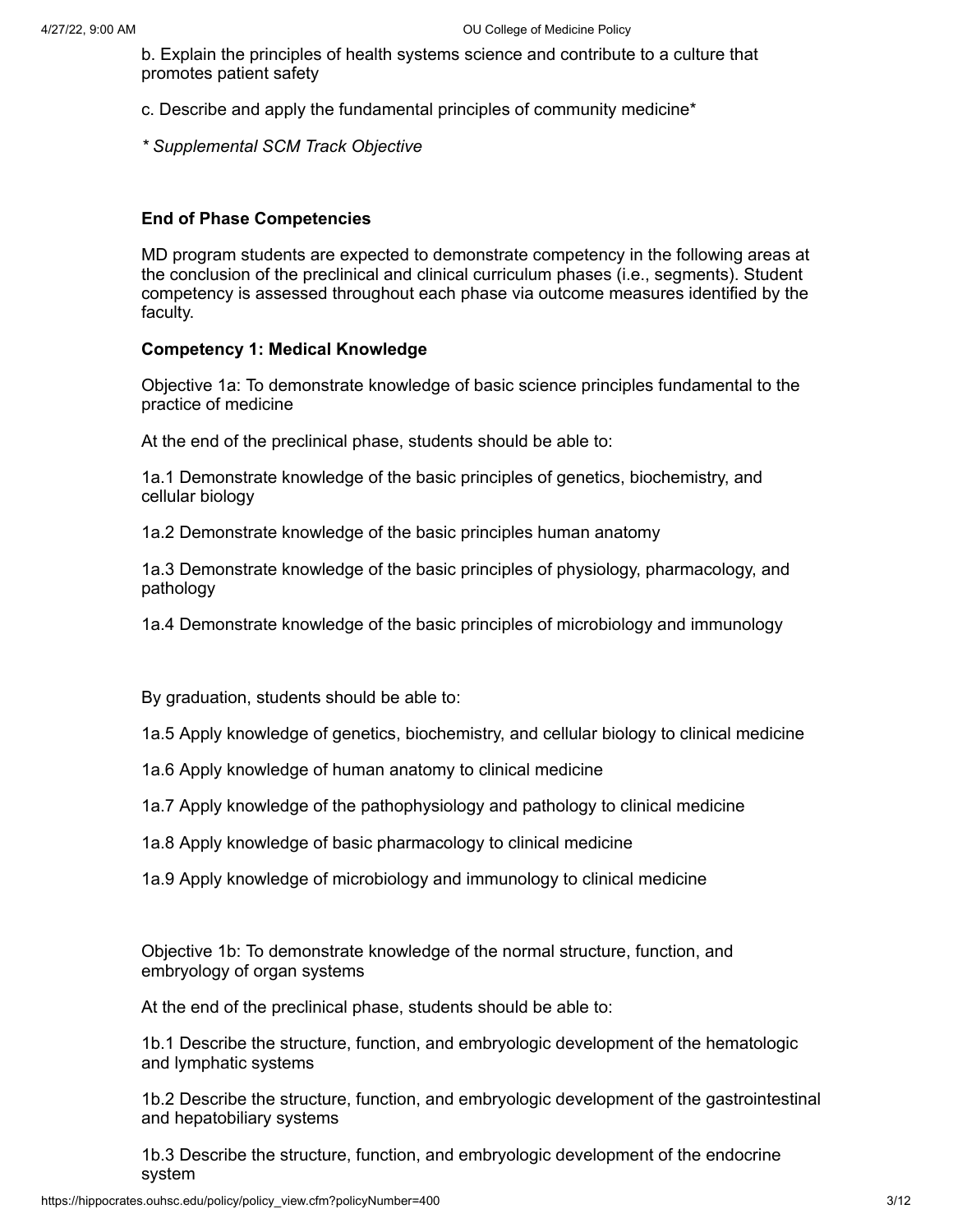1b.4 Describe the basic principles of metabolism and nutrition

1b.5 Describe the structure, function, and embryologic development of the cardiovascular, pulmonary, and renal systems

1b.6 Describe the structure, function, and embryologic development of the nervous system

1b.7 Describe the basic principles of human behavior

1b.8 Describe the structure, function, and embryologic development of the male and female reproductive systems

1b.9 Describe the structure, function, and embryologic development of the integumentary and musculoskeletal systems

By graduation, students should be able to:

1b.10 Apply knowledge of the basic structure and function of organ systems to clinical medicine

1b.11 Apply knowledge of basic embryology to clinical medicine

Objective 1c: To demonstrate knowledge of the pathogenesis and manifestations of clinical disorders

At the end of the preclinical phase, students should be able to:

1c.1 Identify the principal causes of disease: genetic, developmental, infectious, inflammatory, immunologic, traumatic, toxic, environmental, metabolic, degenerative, and neoplastic

1c.2 Describe the principal manifestations of common medical conditions

By graduation, students should be able to:

1c.3 Apply knowledge of the principal pathogenic mechanisms to patient care

1c.4 Apply knowledge of the clinical, laboratory, radiographic, and electrocardiographic manifestations of disease to patient care

Objective 1d: To demonstrate knowledge of the utility, mechanisms of action, and adverse effects of commonly used drugs

At the end of the preclinical phase, students should be able to:

1d.1 Describe the utility, mechanisms of action, and adverse effects of commonly used drugs

By graduation, students should be able to:

1d.2 Apply knowledge of pharmacology to patient care

Objective 1e: To demonstrate knowledge of physical, cognitive, emotional, and social aspects of human development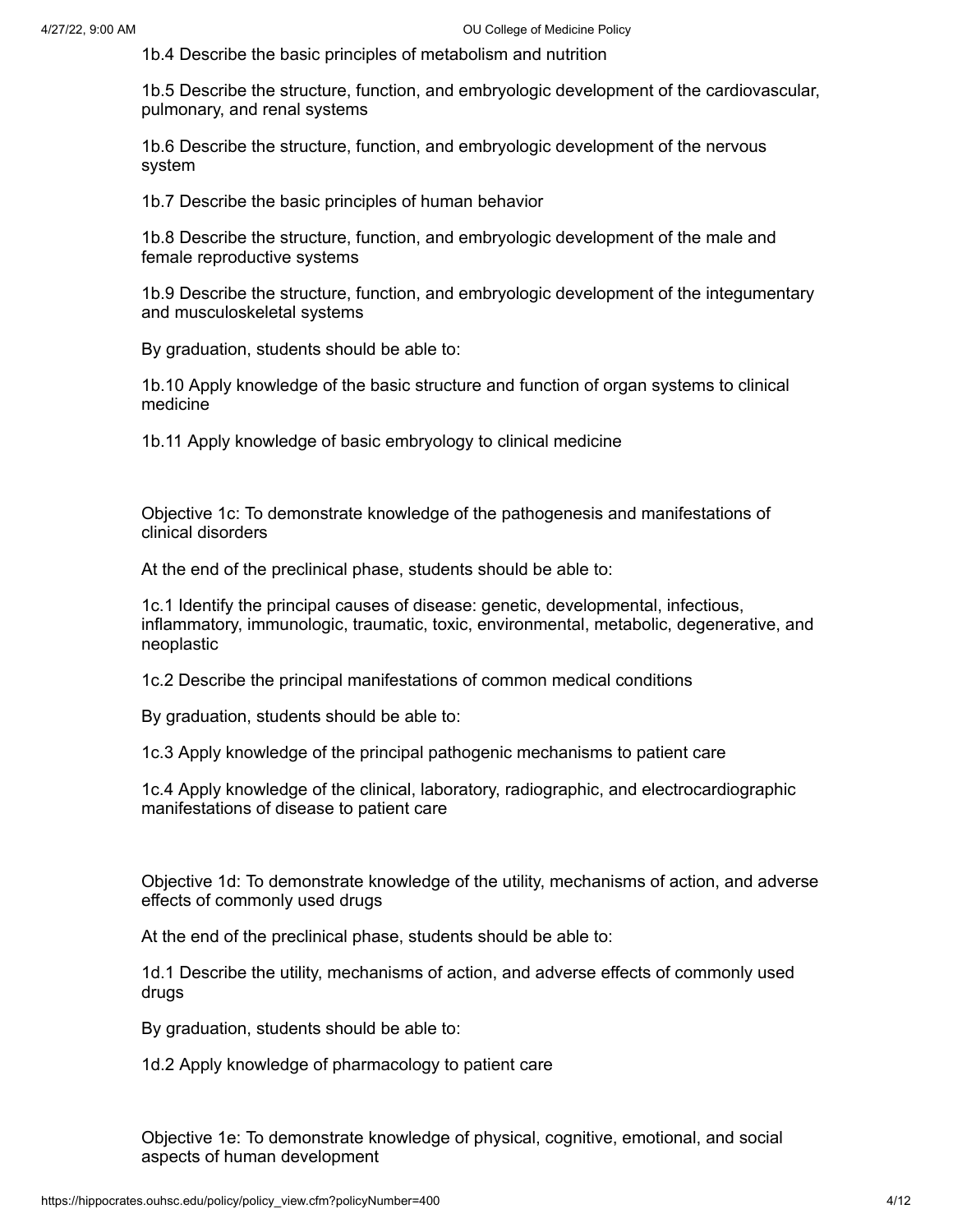At the end of the preclinical phase, students should be able to:

1e.1 Describe the physical, cognitive, emotional, and social dimensions of human development

By graduation, students should be able to:

1e.2 Apply knowledge of human development to the care of patients

### **Competency 2: Patient Care**

Objective 2a: To elicit a medical history and perform a physical examination

At the end of the preclinical phase, students should be able to:

2a.1 Elicit a comprehensive and focused medical history

2a.2 Perform a comprehensive and focused physical examination

By graduation, students should be able to:

2a.3 Elicit a medical history, including a psychiatric and obstetric history, from an adult patient in the hospital or clinic setting

2a.4 Perform a physical exam, including mental status, neurologic, breast, and pelvic exam, on an adult patient in the hospital or clinic setting

2a.5 Perform an infant hip exam and a pediatric eye, ear/nose/throat, lymphatic, and male genitourinary exam

Objective 2b: To interpret common diagnostic and screening tests

At the end of the preclinical phase, students should be able to:

2b.1 Interpret common laboratory, radiographic, electrocardiographic, and interventional tests

By graduation, students should be able to:

2b.2 Use the results of common laboratory, radiographic, electrocardiographic, and interventional tests for diagnostic and screening purposes

Objective 2c: To create, prioritize, and justify a differential diagnosis

At the end of the preclinical phase, students should be able to:

2c.1 Identify the chief presenting symptom in a standardized patient

2c.2 Establish a short, prioritized differential diagnosis based on information obtained from the medical history and physical examination

2c.3 Identify elements in the medical history and physical examination that support each item in the differential diagnosis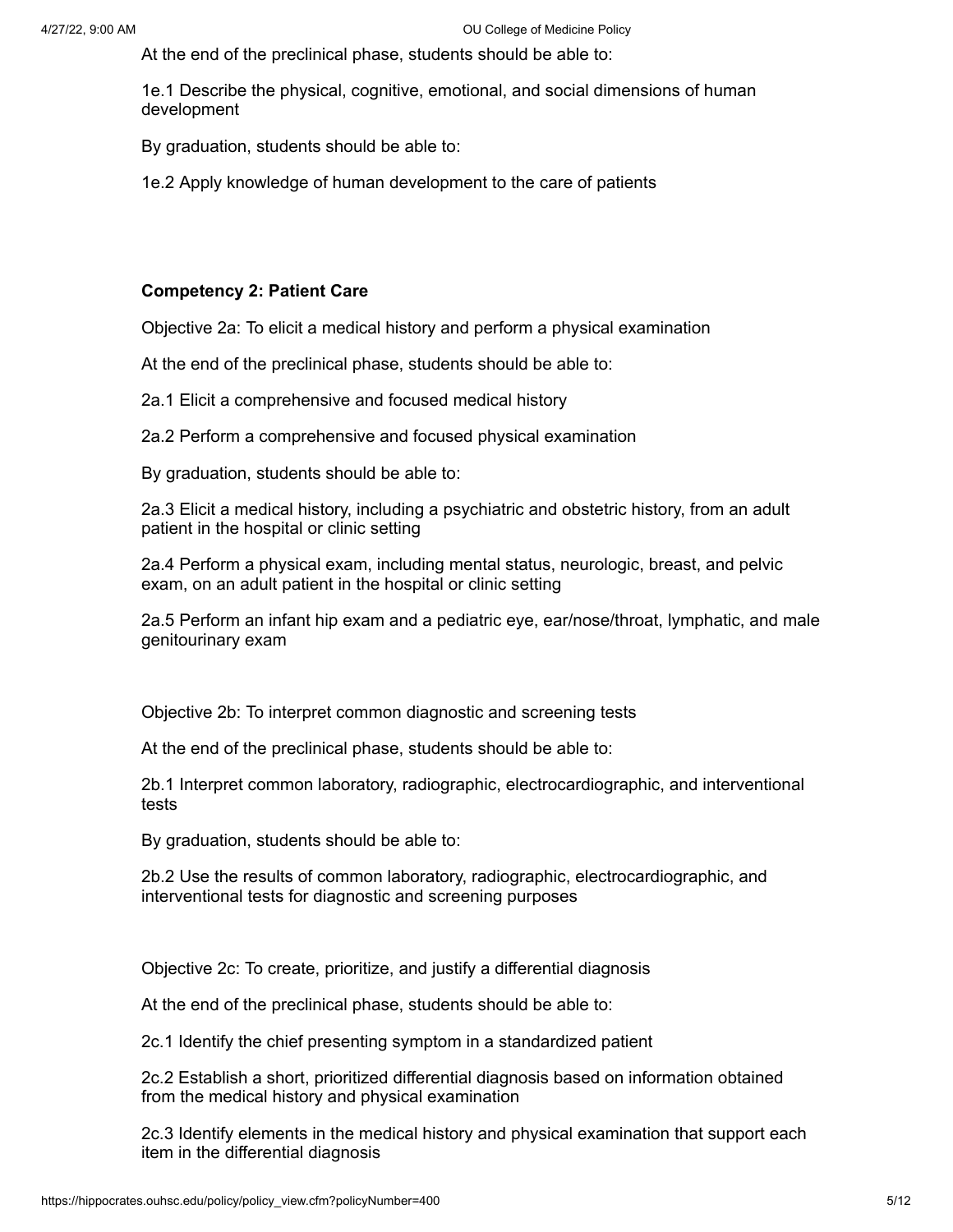By graduation, students should be able to:

2c.4 Identify all major symptoms experienced by a patient in the hospital or clinic setting

2c.5 Establish a detailed differential diagnosis for each symptom based on information obtained from the medical history, physical examination, and diagnostic tests

2c.6 Identify elements in the medical history, physical examination, and laboratory tests that support or detract from each item in the differential diagnosis

Objective 2d: To evaluate and manage common clinical conditions

At the end of the preclinical phase, students should be able to:

2d.1 Evaluate a set of common clinical presentations in case vignettes and standardized patients By graduation, students should be able to:

2d.2 Evaluate a wide array of clinical presentations in hospitalized and clinic patients

2d.3 Diagnose and manage common clinical conditions seen in the inpatient and outpatient settings

Objective 2e: To perform general procedures of a physician

At the end of the preclinical phase, students should be able to:

N/A

- By graduation, students should be able to:
- 2e.1 Gown and glove
- 2e.2 Suture and tie knots in a simulated environment
- 2e.3 Catheterize the urinary bladder in a simulated environment
- 2e.4 Insert intravenous catheter in a simulated environment
- 2e.5 Intubate and ventilate in a simulated environment
- 2e.6 Perform Pap test
- 2e.7 Insert a urinary bladder catheter in a patient
- 2e.8 Perform suturing and knot-tying on a patient
- 2e.9 Assist in placement of a nasogastric tube
- 2e.10 Assist in placement of an intravenous line
- 2e.11 Assist in surgical wound care

Objective 2f: To apply principles of health promotion and disease prevention to patient care

At the end of the preclinical phase, students should be able to: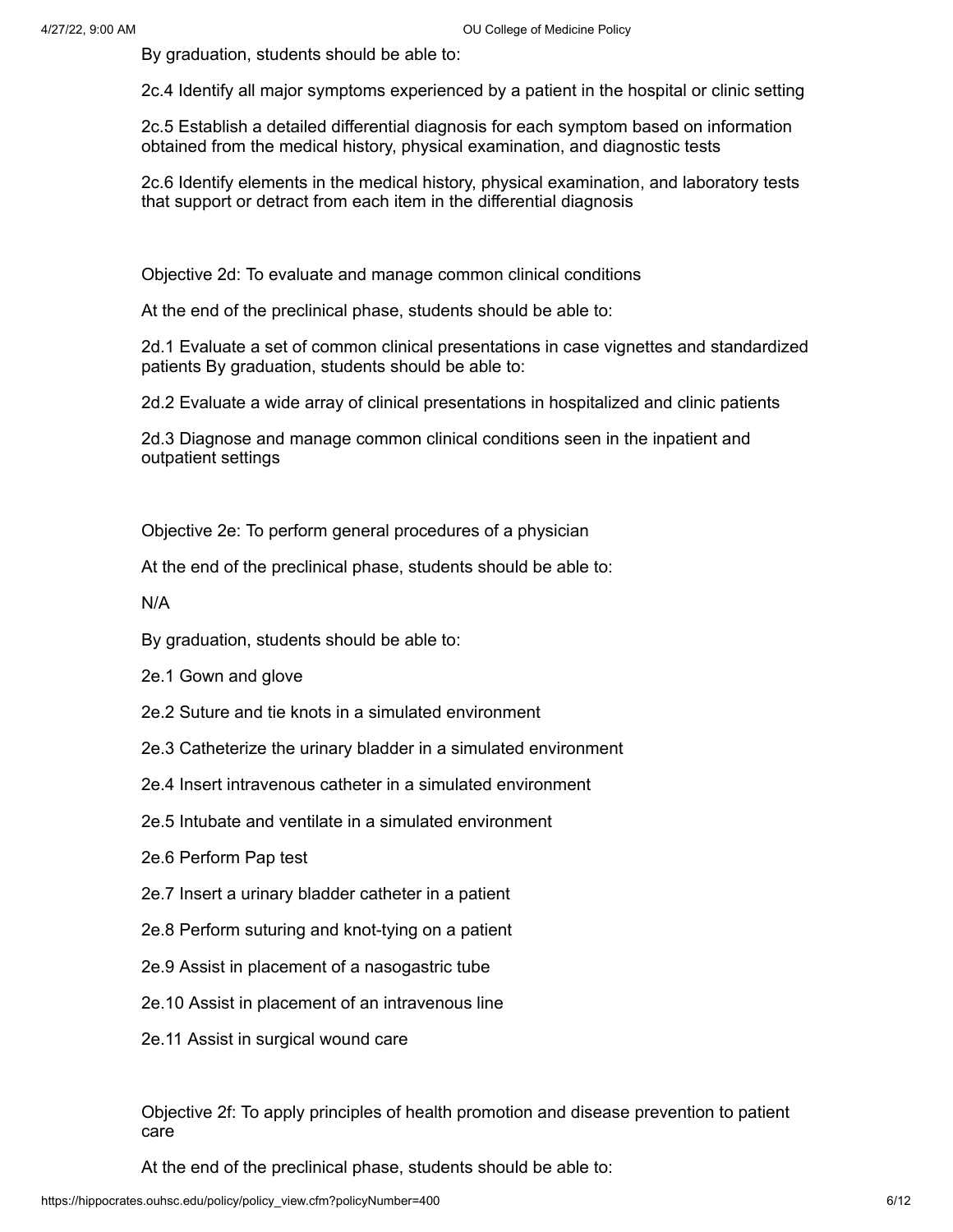2f.1 Describe the utility of each of the following in health promotion and disease prevention: risk assessment, behavioral modification, health screening, nutrition, exercise, weight management, family planning, and immunization

By graduation, students should be able to:

2f.2 Apply the tools of health promotion and disease prevention to the care of children, adults, pregnant women, and the elderly

Objective 2g: To describe and address common societal problems adversely affecting heath in Oklahoma

At the end of the preclinical phase, students should be able to:

- 2g.1 Describe strategies for preventing, diagnosing, and treating substance use disorder
- 2g.2 Describe strategies for preventing, diagnosing, and treating obesity
- 2g.3 Describe strategies for preventing, detecting, and addressing child abuse
- 2g.4 Describe strategies for preventing, detecting, and addressing elder abuse
- 2g.5 Describe strategies for preventing and addressing teen pregnancy
- By graduation, students should be able to:
- 2g.6 Provide care to patients with substance use disorder
- 2g.7 Provide care to patients with obesity
- 2g.8 Provide care to victims of child abuse
- 2g.9 Provide care to victims of elder abuse
- 2g.10 Provide care to pregnant teens

Objective 2h: To provide general care to diverse populations

- By graduation, students should be able to:
- 2h.1 Provide general care to inpatients and outpatients
- 2h.2 Provide general care to patients of diverse socioeconomic and cultural backgrounds
- 2h.3 Provide general care to patients with urgent and non-urgent presentations

#### **Competency 3: Communication**

Objective 3a: To use effective listening, observational, and communication techniques with patients and families in routine and cross-cultural settings

At the end of the preclinical phase, students should be able to:

- 3a.1 Greet and establish rapport with patients
- 3a.2 Pose open-ended questions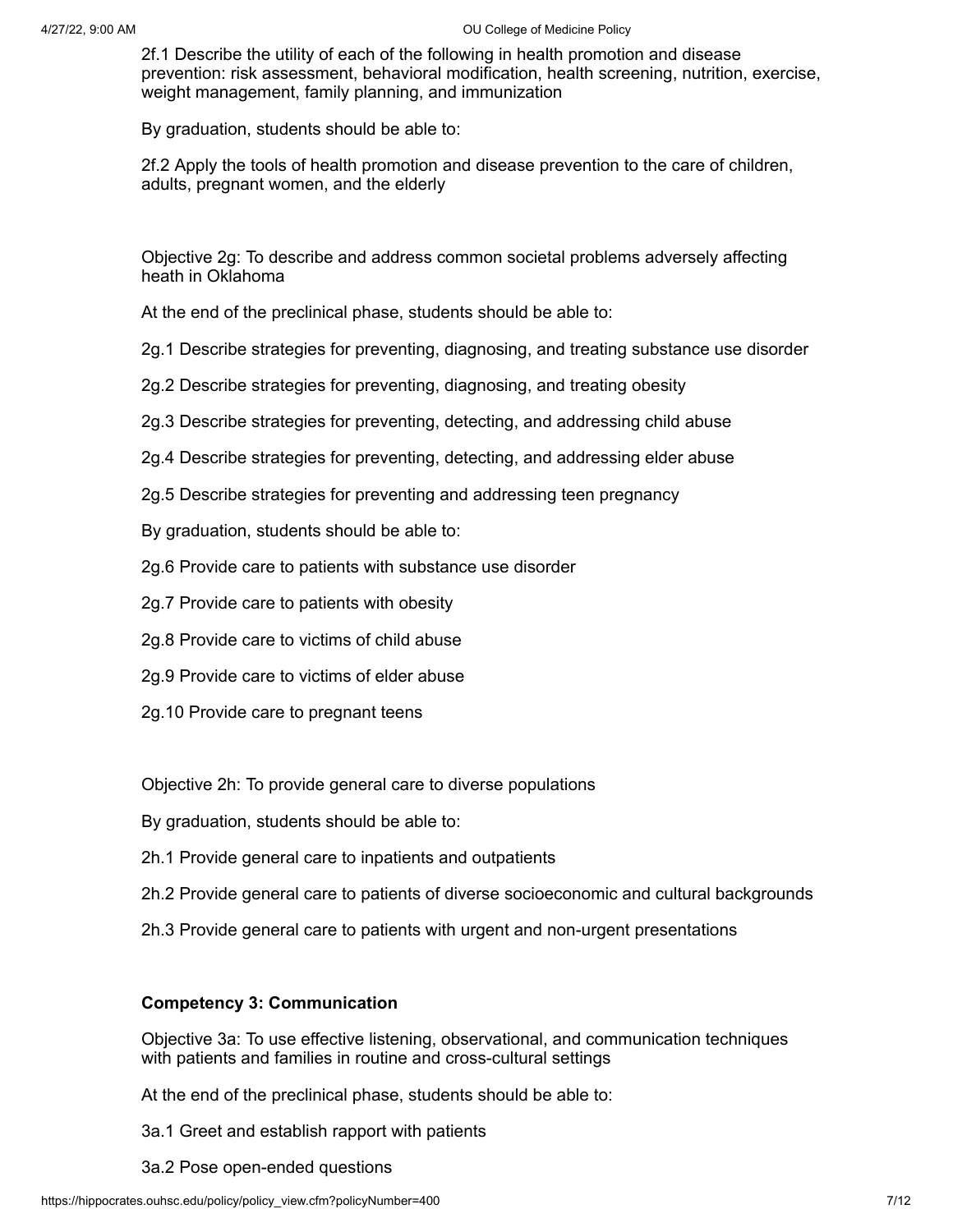- 3a.3 Use verbal and non-verbal facilitative behavior
- 3a.4 Summarize details of a patient's medical history
- 3a.5 Properly transition from section to section of a patient's medical history
- 3a.6 Listen actively
- 3a.7 Encourage patient participation
- 3a.8 Elicit patient's perspective regarding symptoms and problems
- 3a.9 Demonstrate patient-centered approach to care, including shared decision-making
- 3a.10 Demonstrate empathy
- 3a.11 Explore and validate patient's emotions
- 3a.12 Avoid medical jargon
- 3a.13 Allow patient to speak without interruption
- 3a.14 Provide uncomplicated explanations and instructions
- 3a.15 Assess patient comprehension
- By graduation, students should be able to:
- 3a.16 Demonstrate all skills listed above in the care of hospitalized and clinic patients
- 3a.17 Engage in age-appropriate communication with children
- 3a.18 Address victims of domestic violence properly
- 3a.19 Interact with individuals who have cognitive or behavioral problems
- 3a.20 Communicate with victims of elder abuse
- 3a.21 Deliver "bad news"

Objective 3b: To deliver clear and accurate oral presentations

- At the end of the preclinical phase, students should be able to:
- 3b.1 Orally present a comprehensive history and physical (H&P)
- 3b.2 Orally present an abbreviated SOAP report
- By graduation, students should be able to:
- 3b.3 Present an accurate H&P and SOAP note on hospitalized and clinic patients
- 3b.4 Conduct an effective handover using the SBAR method of communication

Objective 3c: To provide accurate and context-specific documentation of clinical encounters

At the end of the preclinical phase, students should be able to: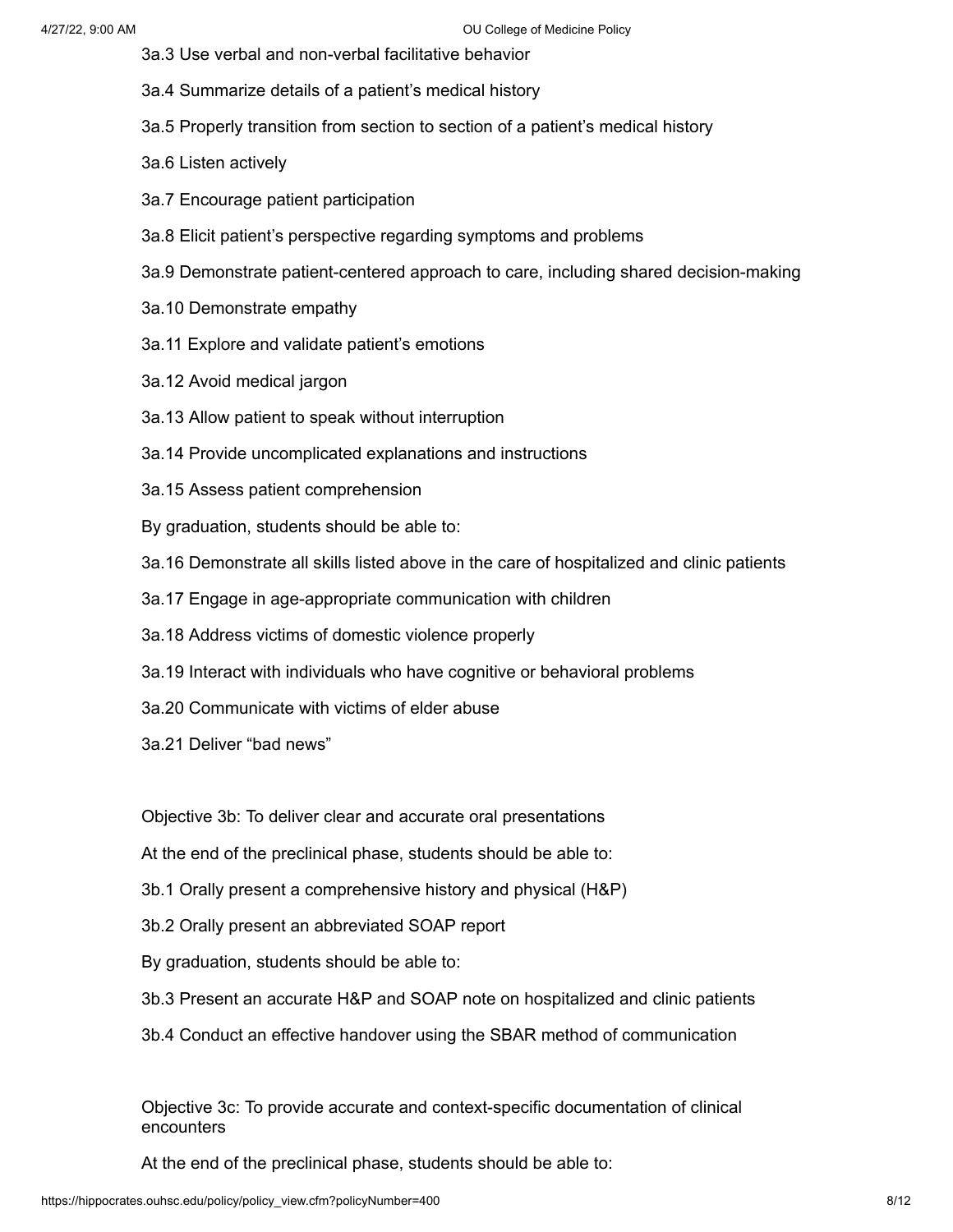3c.2 Write a SOAP progress note

3c.1 Write a comprehensive H&P

By graduation, students should be able to:

3c.3 Write an admission H&P and a SOAP-format progress note on a hospitalized and clinic patient

3c.4 Write a patient handover note in SBAR format 3c.5 Write a discharge summary

3c.6 Write a pre-operative, operative, and post-operative note on a hospitalized patient

#### **Competency 4: Professionalism**

Objective 4a: To demonstrate honesty, compassion, and responsiveness to patient needs

At the end of the preclinical phase, students should be able to:

4a.1 Identify the following attributes on the College of Medicine's list of approved attributes: honesty and integrity; care and compassion; courtesy and respect; and cultural sensitivity and humility

4a.2 Demonstrate these attributes with standardized and "real" patients By graduation, students should be able to:

4a.3 Demonstrate the attributes listed in 4.1.1 when caring for patients in all professional settings

Objective 4b: To demonstrate integrity, reliability, and accountability in professional endeavors

At the end of the preclinical phase, students should be able to:

4b.1 Identify the College of Medicine's list of approved attributes including accountability and responsibility; punctuality; professional appearance; attentiveness and participation; accuracy of representation of clinical findings; commitment to self-improvement and accepting feedback; and admission of mistakes and error

4b.2 Demonstrate these attributes with standardized and "real" patients

By graduation, students should be able to:

4b.3 Demonstrate the attributes listed in 4.2.1 in all professional settings

Objective 4c: To demonstrate commitment to ethical principles by respecting patient autonomy and seeking the patient's best interest

At the end of the preclinical phase, students should be able to:

4c.1 Identify the following principles of medical ethics: privacy and confidentiality involving patients and medical records; patient autonomy; recognition and avoidance of conflicts of interest; admission of mistakes and errors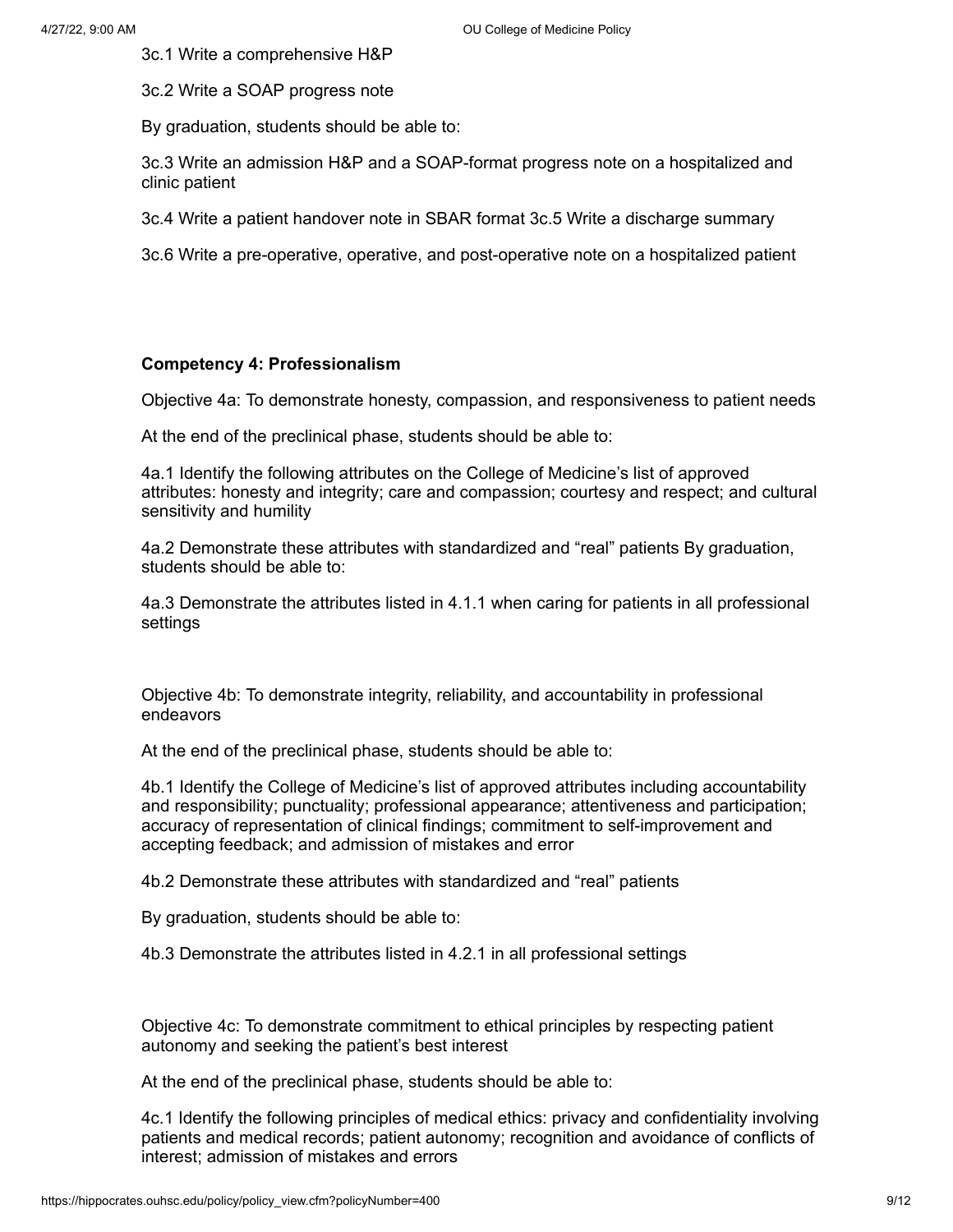4c.2 Uphold these principles when caring for standardized and "real" patients

By graduation, students should be able to:

4c.3 Uphold the principles listed in 4.3.1 when caring for patients in all professional settings

Objective 4d: To demonstrate cultural sensitivity, recognize personal biases, identify demographic influences on health care quality, and suggest strategies to reduce health disparities

At the end of the preclinical phase, students should be able to:

4d.1 Explain the role of cultural humility in health care

4d.2 Describe the consequences of bias, discrimination, racism, and stereotyping

4d.3 Elicit a social and cultural history

4d.4 Demonstrate cultural sensitivity By graduation, students should be able to: 4d. 5 Engage in cross-cultural communication and negotiation

4d.6 Identify demographic influences on health care quality

- 4d.7 Suggest strategies to reduce health disparities
- 4d.8 Recognize personal biases

#### **Competency 5: Practice-based Learning**

Objective 5a: To demonstrate the ability to evaluate the medical literature and apply information to the diagnosis, treatment, and prevention of disease

At the end of the preclinical phase, students should be able to:

5a.1 Describe the basic principles of biostatistics 5a.2 Describe the basic principles of study design 5a.3 Apply principles of evidence-based medicine to scientific or clinical questions

By graduation, students should be able to:

5a.4 Write a well-built clinical question pertaining to an assigned patient, conduct a literature search, find an appropriate article, appraise the article, and use the appraisal to answer the clinical question

Objective 5b: To identify and address personal strengths and weaknesses, respond appropriately to feedback, and seek help and advice when needed

At the end of the preclinical phase, students should be able to:

5b.1 Demonstrate understanding that everyone has shortcomings in one or more spheres – cognitive, physical, behavioral, emotional, and moral – and that deficiencies in any sphere may impact the provision of healthcare

5b.2 Demonstrate understanding that constructive criticism and feedback are beneficial and not punitive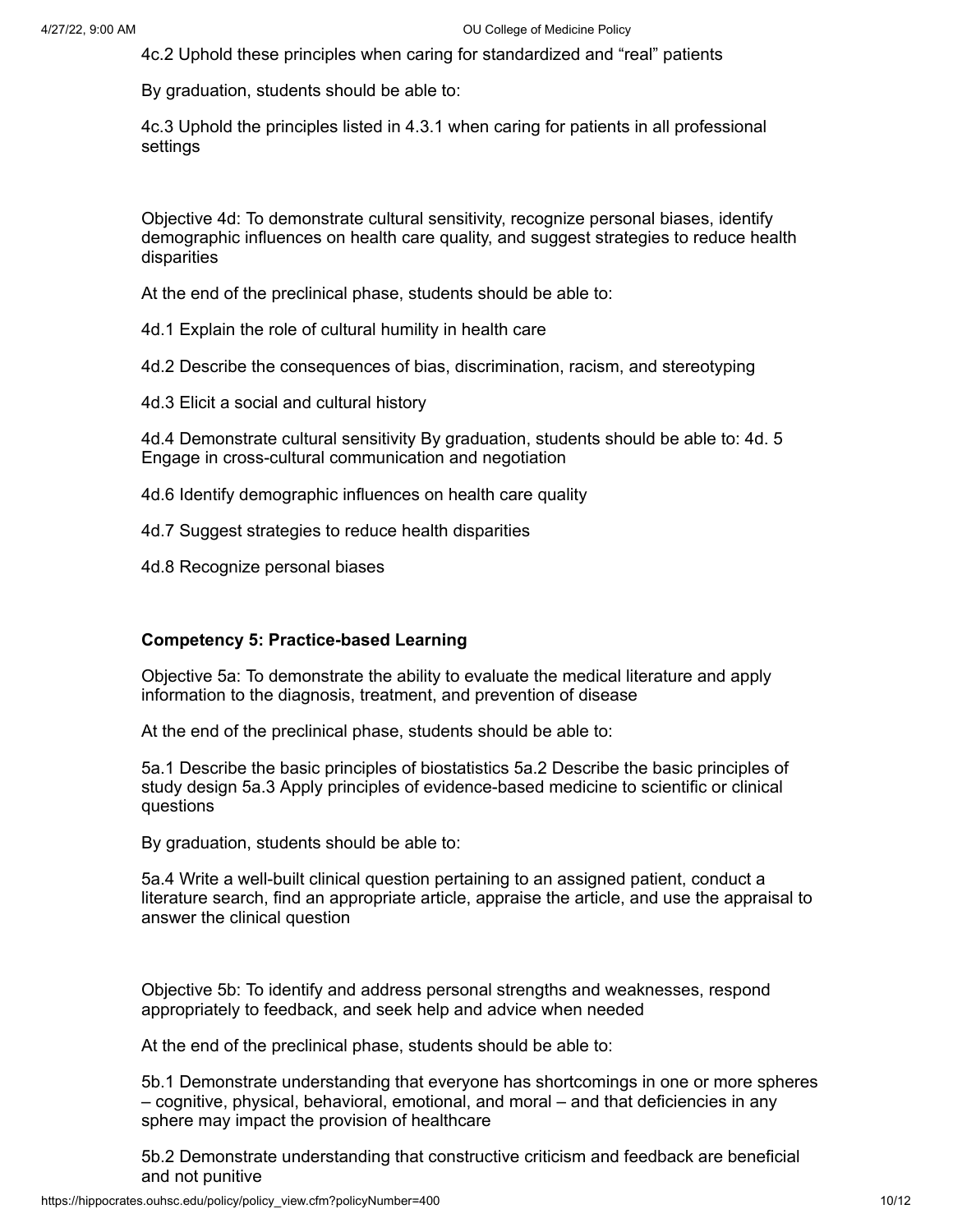5b.3 Demonstrate understanding that self-analysis with an eye toward identifying and correcting weaknesses is an essential skill for physicians-in-training

By graduation, students should be able to:

5b.4 Ask peers and instructors questions about patient care

5b.5 Request feedback on one's own clinical performance

- 5b.6 If feedback is too general, ask about performance on specific tasks
- 5b.7 Use feedback to improve performance

5b.8 If unsure how to improve performance, ask for recommendations

Objective 5c: To engage in self-directed learning as a foundation for life-long learning

At the end of the preclinical phase, students should be able to:

5c.1 Self-assess learning needs; identify, analyze, and synthesize relevant information; appraise the credibility of information sources

By graduation, students should be able to:

5c.2 Engage in self-directed learning as a routine part of evaluating patients

#### **Competency 6: Systems-based Practice**

Objective 6a: To integrate the unique and complementary abilities of other health professionals and collaborate as a member of an interprofessional team

At the end of the preclinical phase, students should be able to:

6a.1 Identify the four collaborative practice competency domains established by the Interprofessional Education Collaborative: values and ethics; roles and responsibilities; communication; and teamwork

6a.2 Communicate with peers from other healthcare disciplines about their educational background, their reasons for choosing a particular discipline, their daily responsibilities, and the role their discipline plays in the overall provision of healthcare

6a.3 Engage with peers from other healthcare disciplines in shared patient-centered problemsolving

By graduation, students should be able to:

6a.4 Describe the roles and responsibilities of non-physician health professionals on the healthcare team

6a.5 Contribute to a climate of mutual respect when interacting with non-physician health professionals

6a.6 Include team members in relevant information exchange

6a.7 Collaborate as a member of an interprofessional team

Objective 6b: To explain the principles of quality improvement and contribute to a culture that promotes patient safety